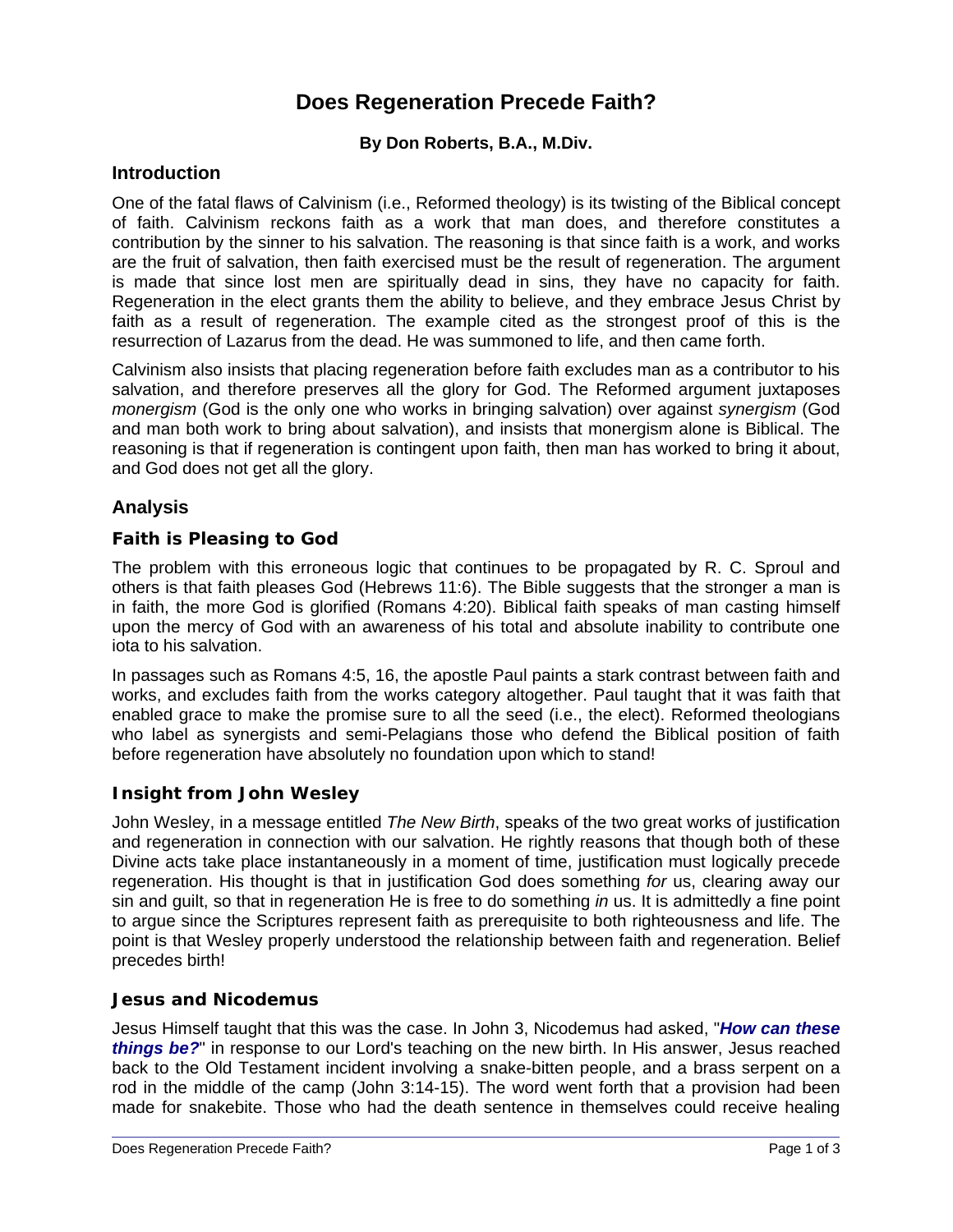# Truth On Fire

and life for a look of faith! So which came first, the look or the life? Jesus taught that in the new birth (i.e., regeneration) the believing set the stage for the birthing!

John concluded this chapter saying: "*He that believeth on the Son hath everlasting life: and he that believeth not the Son shall not see life; but the wrath of God abideth upon him*" (John 3:36). Did you catch that phrase in the middle? He that *believeth not* the Son *shall not see life*! That single phrase alone slams the door shut on the regeneration-before-faith doctrine! According to Calvinism, a man must receive life before he can believe. According to Jesus and John, a man must believe before he can receive life! Who do you trust on the matter?

# **Jesus and Lazarus**

The argument from John 11 regarding Lazarus appears rather formidable if you assume that Jesus meant it as a picture of the new birth. But did he? The problem with this assumption is the conflict it creates with John 3. The fact is that Lazarus' resurrection was intended to portray a *physical resurrection* in the future, not *spiritual regeneration*. When Jesus called Lazarus by name, he was not addressing the dead corpse. He was summoning the spirit of this saved man from Abraham's bosom in order to reunite body and spirit. In so doing, He demonstrated His power and glory as the Resurrection and the Life! Regeneration, on the other hand, takes place under an entirely different set of circumstances; that is, with soul and body still in tact.

# **Paul and the Ephesians**

The apostle Paul wrote to the Ephesians concerning "*all spiritual blessings in heavenly places in Christ*" (Ephesians 1:3). The operative phrase is "*in Christ*" or its equivalent. He included the relationship between the work of the Spirit and their faith, saying, "*In whom ye also trusted, after that ye heard the word of truth, the gospel of your salvation: in who also, after that ye believed, ye were sealed with that Holy Spirit of promise*" (Ephesians 1:13). The word *trusted* is italicized in the Authorized Version. The verb itself is not there, but the Greek construction implies that the Ephesians had trusted Christ in like manner as did Paul and his associates (1:12). The phrase *after that ye heard* is the translation of an aorist active participle. The literal rendering is, "having heard, ye also trusted in Him." The phrase *after that ye believed* is also an aorist active participle. The literal rendering is, "having believed, ye were sealed." In Paul's mind, the hearing comes first, then the believing, and then the sealing.

Three observations from Ephesians 1:13 are in order. First, both of the aorist (past) participles are active voice. Paul as easily could have used the passive voice in both instances to convey the sense of "having been made to hear" and "having been made to believe." That certainly would have played into the hands of Calvinism. But Paul employed the active voice under Spirit inspiration to indicate that sinners are *active participants* (not to be confused with *contributors*) in their salvation. Secondly, the Ephesians had *heard* the *word* (*logos*) of truth. It appears that, in Paul's mind, the *logos* and the *rhema* were interchangeable, both having the ability to ignite faith in the hearers.

Lastly, we have the sealing of the Spirit taking place after faith is exercised. This fact creates a serious dilemma for the Calvinist. If regeneration (i.e., the new birth) takes place in the elect prior to their exercise of faith, at what point do they become sons? Is not regeneration synonymous with sonship? Is it possible to have an unbelieving and unsealed son without the earnest of his inheritance? Galatians 3:6 says: "*ye are all the children [sons] of God by faith in Christ Jesus*." In John 1:12, the *power* (authority) to become a son of God was granted to *as many as received* (aorist) Him. Sonship in Scripture is always the consequence of faith.